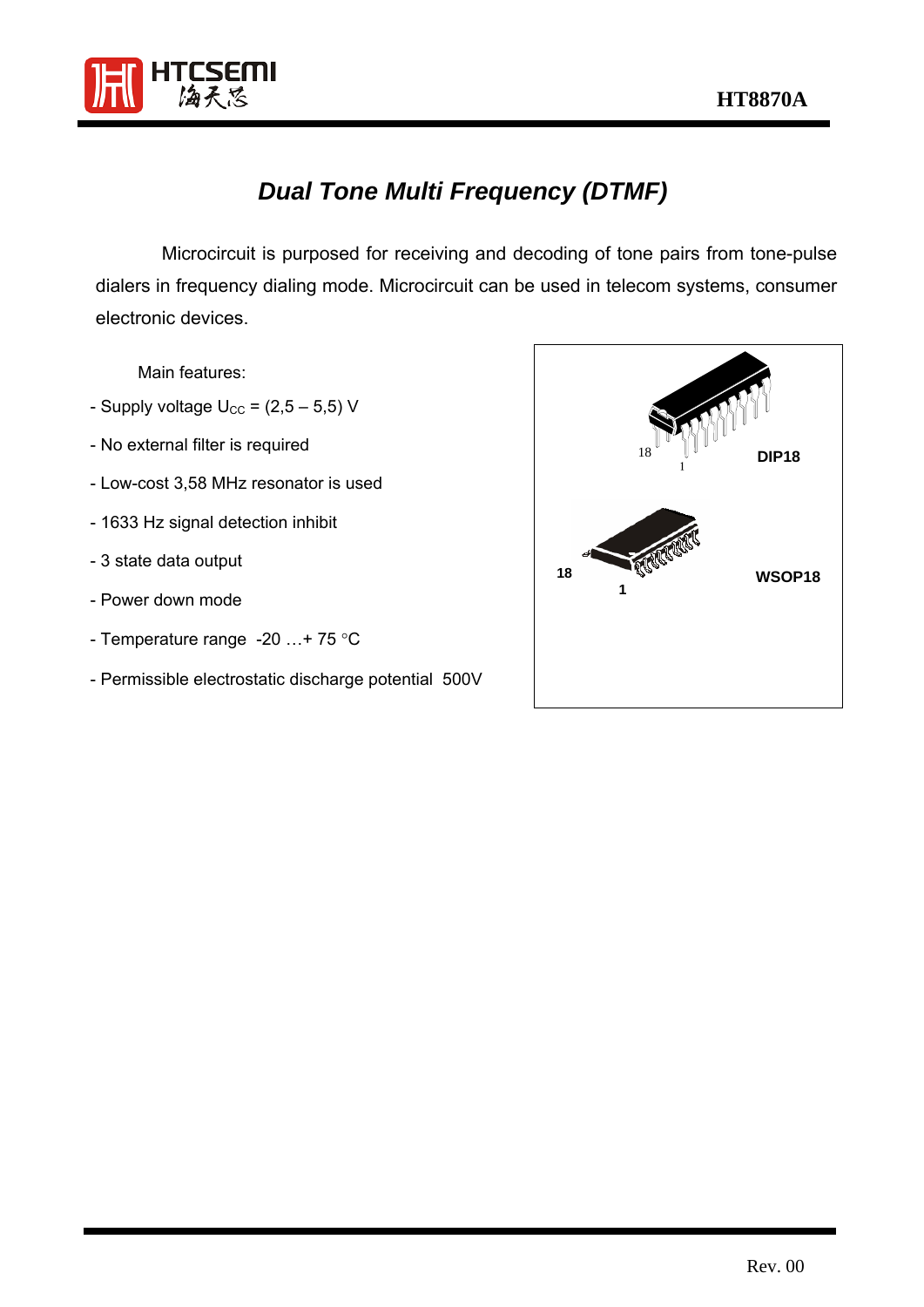



| Pin number | Symbol           | Description                               |
|------------|------------------|-------------------------------------------|
| 01         | $V_{\mathsf{P}}$ | Operational amplifier non-inverting input |
| 02         | $V_N$            | Operational amplifier inverting input     |
| 03         | <b>GS</b>        | Operational amplifier output terminal     |
| 04         | $V_{REF}$        | Reference voltage output terminal         |
| 05         | <b>INH</b>       | "1633 Hz signal detection disable" input  |
| 06         | <b>PWDN</b>      | Power down mode input                     |
| 07         | X1               | Clock oscillator input                    |
| 08         | X <sub>2</sub>   | Clock oscillator output                   |
| 09         | $V_{SS}$         | Common                                    |
| 10         | <b>OE</b>        | "Output enable" input                     |
| 11         | <b>DO</b>        | Three-state data output                   |
| 12         | D <sub>1</sub>   | Three-state data output                   |
| 13         | D <sub>2</sub>   | Three-state data output                   |
| 14         | D <sub>3</sub>   | Three-state data output                   |
| 15         | <b>DV</b>        | Delay control output                      |
| 16         | <b>EST</b>       | Early steering output                     |
| 17         | RT/GT            | Protection time control input/output      |
| 18         | $V_{\rm CC}$     | Supply voltage input                      |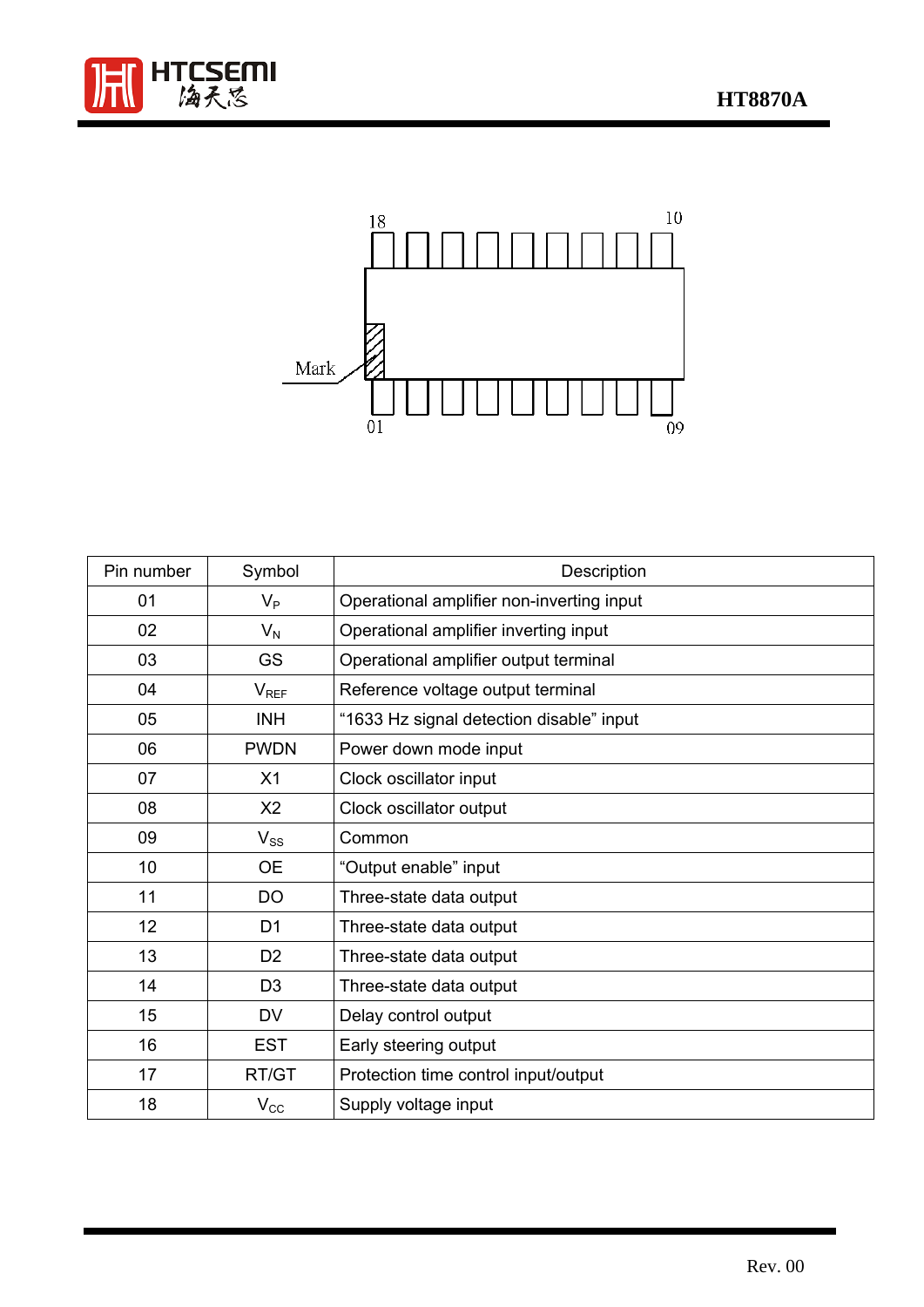

**HT8870A**



| Symbol           | Parameter      | Value         | Unit                    |  |
|------------------|----------------|---------------|-------------------------|--|
|                  |                | Min.          | Max.                    |  |
| $\sf U_{\rm CC}$ | Supply voltage | $-0,$ $\circ$ | 6.C                     |  |
| ◡                | Input voltage  | - 0,∪         | U <sub>CC</sub> + 0,3 V |  |

## Table 3 – Recommended operation conditions

| Symbol           | Parameter                   | Value | Unit |        |
|------------------|-----------------------------|-------|------|--------|
|                  |                             | Min.  | Max. |        |
| $\sf U_{\rm CC}$ | Supply voltage              |       | 5,5  |        |
| Icc              | Consumption current         |       |      | mA     |
| A                | Operating temperature range | - 20  | 75   | $\sim$ |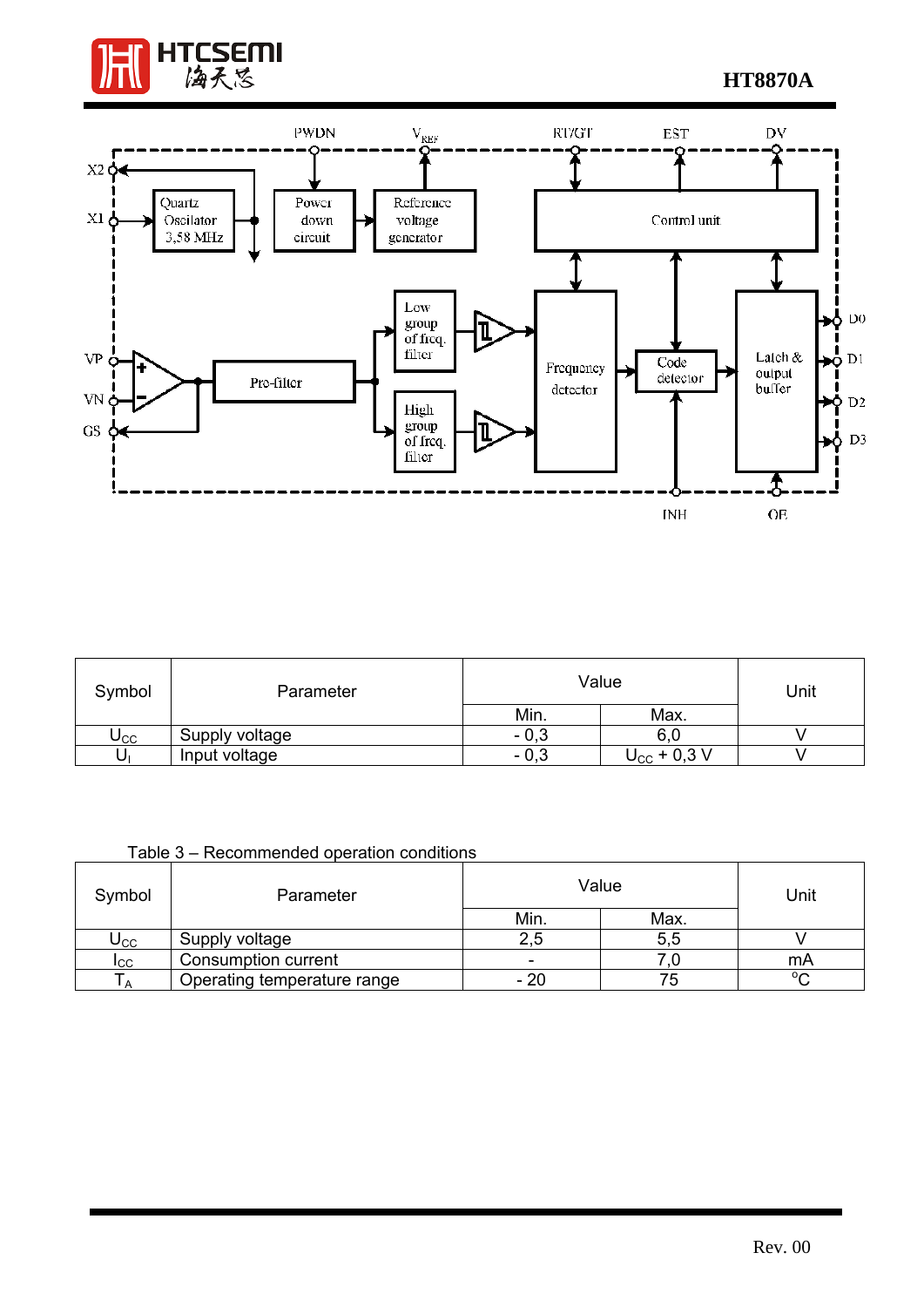

|  | <b>DELL</b> HTCSEMI<br>14天器 |
|--|-----------------------------|
|--|-----------------------------|

|                             |                                         | Mode of                                                          | Value                    |                          |                   |                   |
|-----------------------------|-----------------------------------------|------------------------------------------------------------------|--------------------------|--------------------------|-------------------|-------------------|
| Symbol                      | Parameter                               | measurements                                                     | Min.                     | Max.                     | $T_A$ , $\circ$ C | Unit              |
| $I_{\rm CC}$                | Consumption current                     | $U_{\text{CC}}$ = 5,0 V                                          | $\overline{\phantom{0}}$ | 7,0                      | $-20; 75$         | mA                |
| $I_{\text{STB}}$            | Stand-by mode consumption current       | $U_{CC} = 5.0 V$<br>$U_{\text{IH}} = 5.0 V$                      |                          | 25                       |                   | μA                |
| $U_{IL}$                    | Low level input voltage                 | $U_{CC} = 5,0 V$                                                 | $\qquad \qquad -$        | 1,0                      |                   | V                 |
| $U_{\text{IH}}$             | High level input voltage                | $U_{CC} = 5,0 V$                                                 | 4,0                      |                          |                   | $\overline{\vee}$ |
| $I_{\rm IL}$                | Low level input current                 | $U_{CC}$ = 5,0 V<br>$U_{IL} = 0 V$                               |                          | 0,1                      |                   | μA                |
| $I_{\text{IH}}$             | High level input current                | $U_{CC} = 5.0 V$<br>$U_{\text{IH}} = 5.0 V$                      |                          | 0,1                      |                   | $\mu$ A           |
| $R_{OE}$                    | Pull-high resistance                    | $U_{CC}$ = 5,0 V<br>$U_{\text{IH}} = 5.0 V$                      | 60                       | 150                      |                   | kΩ                |
| $I_{OL}$                    | Low level output current                | $U_{CC}$ = 5,0 V<br>$U_{\rm O} = 0.5 V$                          | 1,0                      |                          |                   | $\mu$ A           |
| $I_{OH}$                    | High level output current               | $U_{CC}$ = 5,0 V<br>$U_{\rm O}$ = 4,5 V                          | $-0,4$                   |                          |                   | μA                |
| $U_{IN}$                    | Level of input voltage                  | $U_{CC}$ = 3,0 V<br>$f_{\rm OSC}$ = 3,5795 MHz                   | $-36$                    | - 6                      |                   | dBm               |
|                             |                                         | $U_{CC}$ = 5,0 V<br>$f_{\rm OSC}$ = 3,5795 MHz                   | $-29$                    | 1,0                      |                   |                   |
| $T_{PUT}$                   | Active operation mode enable time       | $U_{\text{CC}}$ = 5,0 V<br>$f_{\text{OSC}} = 3,5795 \text{ MHz}$ |                          | 60                       |                   | ms                |
| $T_{DP}$                    | Tone present detection time             | $U_{\text{CC}}$ = 5,0 V                                          | 5,0                      | 22                       |                   | ms                |
| $T_{DA}$                    | Tone absent detection time              | $U_{\text{CC}}$ = 5,0 V                                          | $\overline{\phantom{0}}$ | 8,5                      |                   | ms                |
| T <sub>ACC</sub>            | <b>Acceptable Tone Duration</b>         | $U_{CC}$ = 5,0 V                                                 | $\qquad \qquad -$        | 42                       |                   | ms                |
| $\mathsf{T}_{\mathsf{REJ}}$ | Rejected tone duration                  | $\overline{U}_{\text{CC}}$ = 5,0 V                               | 20                       | $\overline{\phantom{0}}$ |                   | ms                |
| $T_{IA}$                    | Accepted inter-digit pause              | $U_{CC} = 5.0 V$                                                 |                          | 42                       |                   | ms                |
| $T_{IR}$                    | Rejected inter-digit pause              | $U_{CC}$ = 5,0 V                                                 | 20                       |                          |                   | ms                |
| <b>T</b> <sub>PDO</sub>     | Propagation delay time (RT/GT to<br>DO) | $U_{CC}$ = 5,0 V                                                 | $\blacksquare$           | 11                       |                   | $\mu$ S           |
| <b>T</b> <sub>PDV</sub>     | Propagation delay time (RT/GT to<br>DV) | $U_{CC}$ = 5,0 V                                                 | $\overline{\phantom{a}}$ | 20                       |                   | $\mu$ S           |
| $T_{DOV}$                   | Output data setup time<br>(DO to DV)    | $U_{CC}$ = 5.0 V                                                 | 4,5                      | ÷,                       |                   | $\mu$ S           |

۰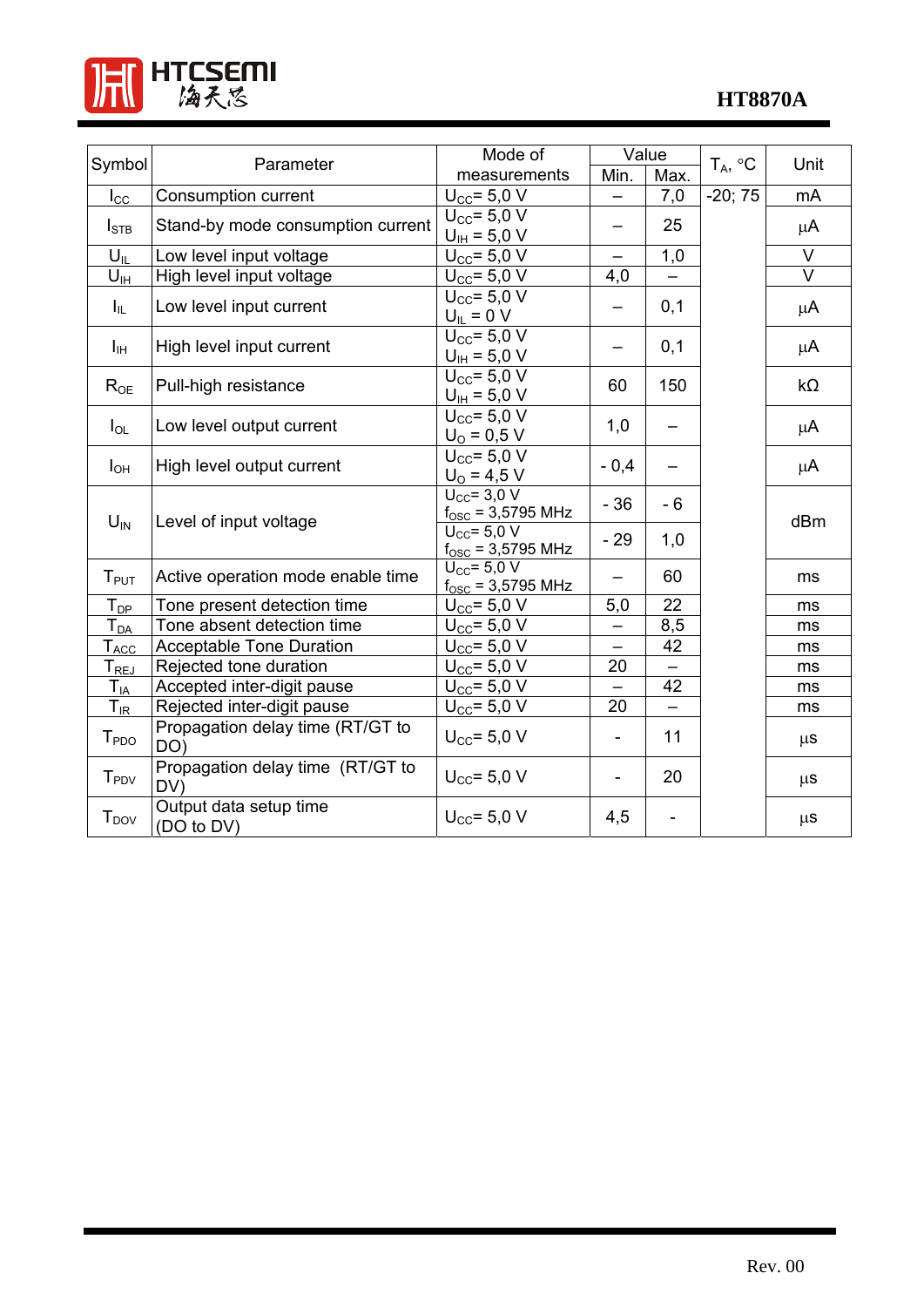



| Symbol                     | Parameter                                         |        | Value                    |               |  |  |
|----------------------------|---------------------------------------------------|--------|--------------------------|---------------|--|--|
|                            |                                                   | Min.   | Max.                     |               |  |  |
| $f_{\rm OSC}$              | Clock frequency                                   | 3,5759 | 3,5831                   | <b>MHz</b>    |  |  |
| $R_{IN}$                   | Input impedance                                   | 5,0    |                          | $M\Omega$     |  |  |
|                            | AC parameters of DTMF signal                      |        |                          |               |  |  |
| $\pm \Delta U_1$           | Input DTMF signal tone level deviation            | -      | 10                       | dBm           |  |  |
| $K_{DT}$                   | Dial tone tolerance                               | -      | 18                       | dB            |  |  |
| $K_N$                      | Noise tolerance                                   |        | $-12$                    | dB            |  |  |
| $\mathsf{K}_{\mathsf{TT}}$ | Third tone tolerance                              |        | $-16$                    | dB            |  |  |
| $\Delta f_A$               | Deviation of frequency of input signal acceptance |        | ± 1,5                    | $\frac{0}{0}$ |  |  |
| $\Delta f_R$               | Deviation of frequency of input signal rejection  | ± 3,5  |                          | $\frac{0}{0}$ |  |  |
|                            | Operation amplifier parameters                    |        |                          |               |  |  |
| $R_{\perp}$                | Input resistence                                  | 5,0    |                          | $M\Omega$     |  |  |
| $I_{IN}$                   | Input leakage current                             |        | 1,0                      | μA            |  |  |
| $U_{OS}$                   | Offset voltage                                    | ۰      | $\pm$ 45                 | mV            |  |  |
| <b>PSRR</b>                | Power supply rejection                            | 50     | $\overline{\phantom{0}}$ | dB            |  |  |
| <b>CMRR</b>                | Common mode rejection                             | 50     |                          | dB            |  |  |
| A <sub>VO</sub>            | Open loop gain                                    | 50     |                          | dB            |  |  |
| $f_T$                      | Gain bandwidth                                    | 1,0    |                          | <b>MHz</b>    |  |  |
| $U_{OUT}$                  | Output voltage swing                              | 4,3    |                          | V (peak       |  |  |
|                            |                                                   |        |                          | to peak)      |  |  |
| $R_L$                      | Load resistance (GS)                              | 50     |                          | $k\Omega$     |  |  |
| $C_{L}$                    | Load capacitance (GS)                             | ۰      | 100                      | рF            |  |  |
| $U_{CM}$                   | Common mode voltage swing                         |        | 3,0                      | V (peak       |  |  |
|                            |                                                   |        |                          | to peak)      |  |  |
| Dynamic behavior           |                                                   |        |                          |               |  |  |
| $T_{EDO}$                  | Propagation delay time (OE to DO)                 |        | 60                       | ns            |  |  |
| $T_{DDO}$                  | Propagation delay time (OE to DO)                 |        | 400                      | ns            |  |  |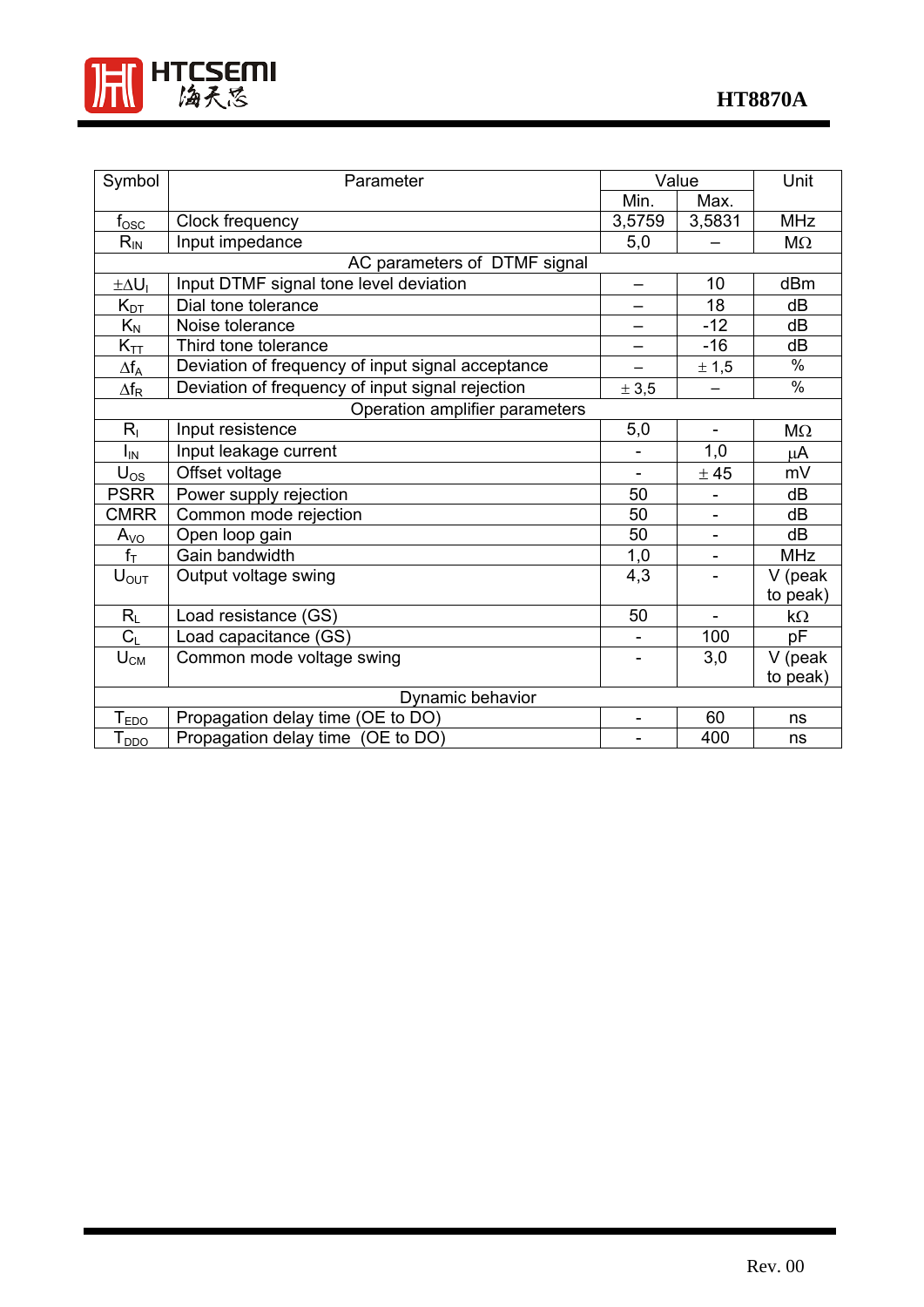

## **Operation description**

The IC detects all sixteen standard DTMF signals and converts them into corresponding digital code.

Input of the IC is composed of input operational amplifier and three filters - pre-filter, filter of low- frequency group, filter of high-frequency group.

The signal received at the input of IC, is supplied to inverting input of operational amplifier  $V_N$ , which gain ratio is set by external components (at typical application gain equals 1). From the operational amplifier output signal is supplied to pre-filter. Preliminary filter is a band rejection filter and is designed to suppress frequencies to 440 Hz. After filtering DTMF signal is simultaneously supplied to filter high and low groups. Filter low-frequency group - band filter that passes only the low tone group. Filter high-frequency group - band-pass filter which passes only the high-tone group. Allocated signals are amplified and passed through to the frequency detector. Frequency detector determines the frequency of signals received from each filter, code detector converts this information in to 4-bit code, which goes to the latch output. Output latches are designed for the reception, transmission and storage of 4-bit code. When a high-level signal at the output DV, the tone code can be read from D0 - D3 pins.

Control unit allows controlling intertone pause duration and the duration of the input DTMF signal for the given values of R3 and C4 (Fig. 4).

Figure 4 provides application diagram. Operation timing diagram of IC is presented in Figure 5.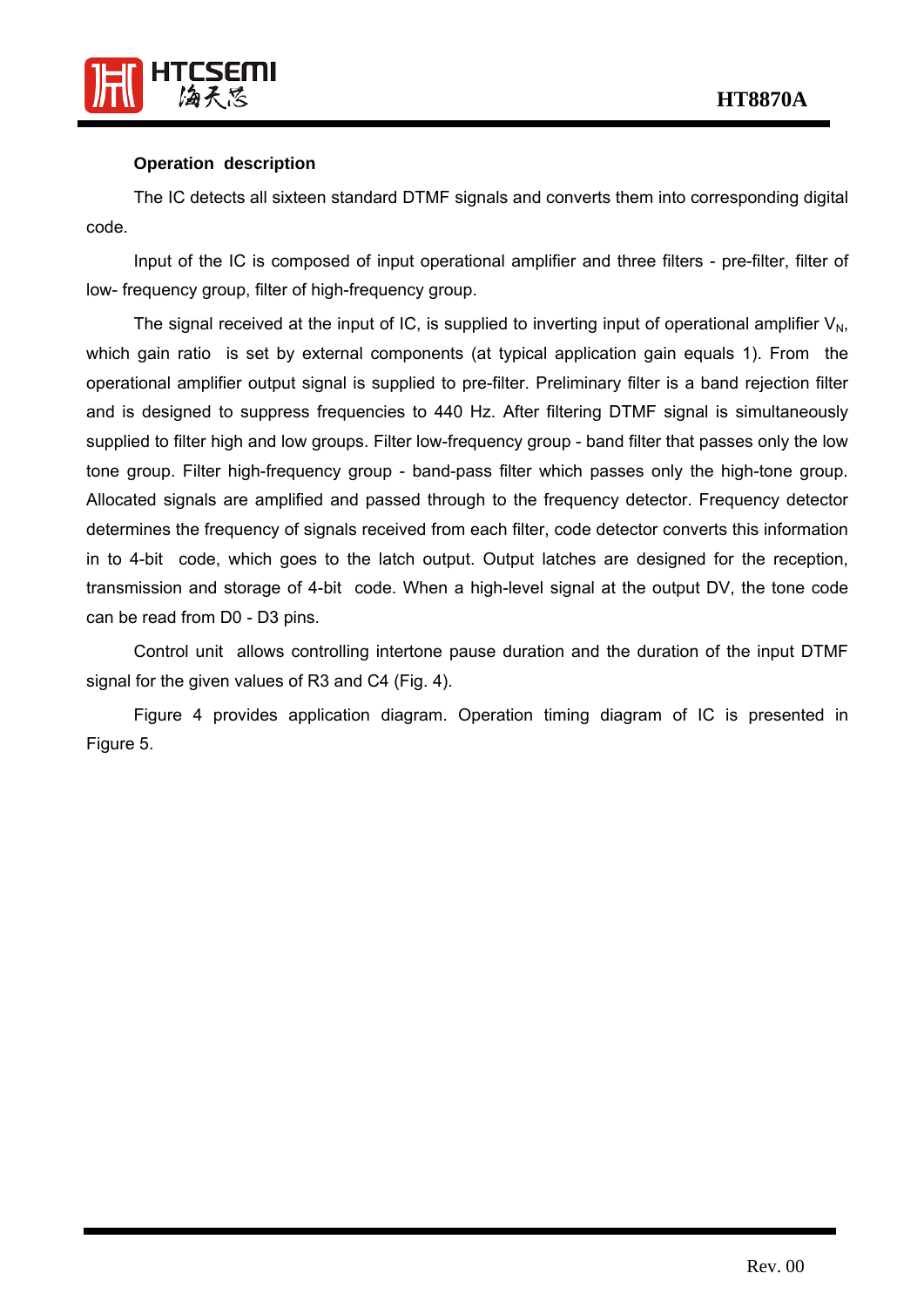

| <b>DTMF</b> signal       |                          |                |                         | Output code             |                                  |                |                |                |
|--------------------------|--------------------------|----------------|-------------------------|-------------------------|----------------------------------|----------------|----------------|----------------|
| Low group                | High group               | <b>Button</b>  | <b>INH</b>              | <b>OE</b>               | D <sub>3</sub>                   | D <sub>2</sub> | D <sub>1</sub> | D <sub>0</sub> |
| frequency, Hz            | frequency, Hz            |                |                         |                         |                                  |                |                |                |
| 697                      | 1209                     | 1              | L                       | H                       | 0                                | 0              | $\mathbf 0$    | 1              |
| 697                      | 1336                     | $\overline{2}$ | L                       | H                       | 0                                | $\mathbf 0$    | 1              | $\mathbf 0$    |
| 697                      | 1477                     | $\overline{3}$ | L                       | $\overline{H}$          | $\pmb{0}$                        | $\mathbf 0$    | 1              | 1              |
| 770                      | 1209                     | 4              | L                       | H                       | $\pmb{0}$                        | 1              | $\mathbf 0$    | $\overline{0}$ |
| 770                      | 1336                     | $\overline{5}$ | L                       | $\overline{H}$          | $\overline{0}$                   | 1              | 0              | $\overline{1}$ |
| 770                      | 1477                     | $\overline{6}$ | L                       | H                       | 0                                | 1              | 1              | $\overline{0}$ |
| 852                      | 1209                     | $\overline{7}$ | L                       | $\overline{H}$          | $\pmb{0}$                        | 1              | 1              | 1              |
| 852                      | 1336                     | 8              | L                       | H                       | 1                                | $\mathbf 0$    | $\mathbf 0$    | $\mathbf 0$    |
| 852                      | 1477                     | 9              | L                       | $\overline{H}$          | 1                                | $\mathbf 0$    | 0              | $\overline{1}$ |
| 941                      | 1209                     | 0              | L                       | H                       | 1                                | $\mathbf 0$    | 1              | $\mathbf 0$    |
| 941                      | 1336                     | $\star$        | L                       | $\overline{H}$          | 1                                | $\mathbf 0$    | 1              | 1              |
| 941                      | 1477                     | #              | L                       | H                       | 1                                | $\mathbf{1}$   | $\mathbf 0$    | $\mathbf 0$    |
| 697                      | 1633                     | A              | L                       | $\overline{\mathsf{H}}$ | $\mathbf 1$                      | $\mathbf 1$    | $\mathbf 0$    | 1              |
| 770                      | 1633                     | B              | L                       | $\mathsf{H}$            | 1                                | $\mathbf{1}$   | 1              | $\mathbf 0$    |
| 852                      | 1633                     | C              | L                       | $\overline{\mathsf{H}}$ | $\mathbf 1$                      | $\overline{1}$ | $\mathbf 1$    | 1              |
| 941                      | 1633                     | D              | L                       | H                       | $\mathbf 0$                      | $\overline{0}$ | $\mathbf 0$    | $\mathbf 0$    |
| $\sim$                   | $\overline{a}$           | Any            |                         | L                       | $\overline{Z}$                   | $\overline{Z}$ | $\overline{Z}$ | $\overline{Z}$ |
| 697                      | 1209                     | 1              | H                       | H                       | $\pmb{0}$                        | $\mathbf 0$    | $\mathbf 0$    | $\overline{1}$ |
| 697                      | 1336                     | $\overline{2}$ | $\overline{\mathsf{H}}$ | $\overline{H}$          | $\mathsf{O}\xspace$              | $\overline{0}$ | $\mathbf 1$    | $\overline{0}$ |
| 697                      | 1477                     | $\overline{3}$ | H                       | $\overline{H}$          | $\mathbf 0$                      | $\mathbf 0$    | 1              | 1              |
| 770                      | 1209                     | $\overline{4}$ | H                       | $\overline{\mathsf{H}}$ | $\overline{0}$                   | $\overline{1}$ | $\overline{0}$ | $\overline{0}$ |
| 770                      | 1336                     | 5              | H                       | H                       | $\overline{0}$                   | $\mathbf{1}$   | 0              | $\overline{1}$ |
| 770                      | 1477                     | $\overline{6}$ | H                       | $\overline{\mathsf{H}}$ | $\mathbf 0$                      | 1              | 1              | $\overline{0}$ |
| 852                      | 1209                     | $\overline{7}$ | $\overline{\mathsf{H}}$ | $\overline{\sf H}$      | $\overline{0}$                   | $\overline{1}$ | 1              | 1              |
| 852                      | 1336                     | 8              | H                       | $\overline{\mathsf{H}}$ | 1                                | $\mathbf 0$    | $\mathbf 0$    | $\mathbf 0$    |
| 852                      | 1477                     | 9              | H                       | $\overline{\mathsf{H}}$ | 1                                | $\overline{0}$ | $\mathbf 0$    | $\overline{1}$ |
| 941                      | 1209                     | 0              | $\overline{H}$          | $\overline{H}$          | 1                                | $\mathbf 0$    | 1              | $\overline{0}$ |
| 941                      | 1336                     | $\star$        | H                       | $\overline{\mathsf{H}}$ | $\overline{1}$                   | $\overline{0}$ | 1              | $\overline{1}$ |
| 941                      | 1477                     | #              | H                       | $\overline{H}$          | 1                                | 1              | $\overline{0}$ | $\overline{0}$ |
| 697                      | 1633                     | A              | $\overline{\mathsf{H}}$ | $\overline{H}$          | No detecting. $D0 - D3$          |                |                |                |
| 770                      | 1633                     | B              | H                       | H                       | keep state of previous detecting |                |                |                |
| 852                      | 1633                     | C              | $\overline{\mathsf{H}}$ | $\overline{H}$          |                                  |                |                |                |
| 941                      | 1633                     | D              | H                       | $\overline{H}$          |                                  |                |                |                |
| $\overline{\phantom{a}}$ | $\overline{\phantom{0}}$ | Any            |                         |                         | $\overline{Z}$                   | $\overline{Z}$ | $\overline{Z}$ | Z              |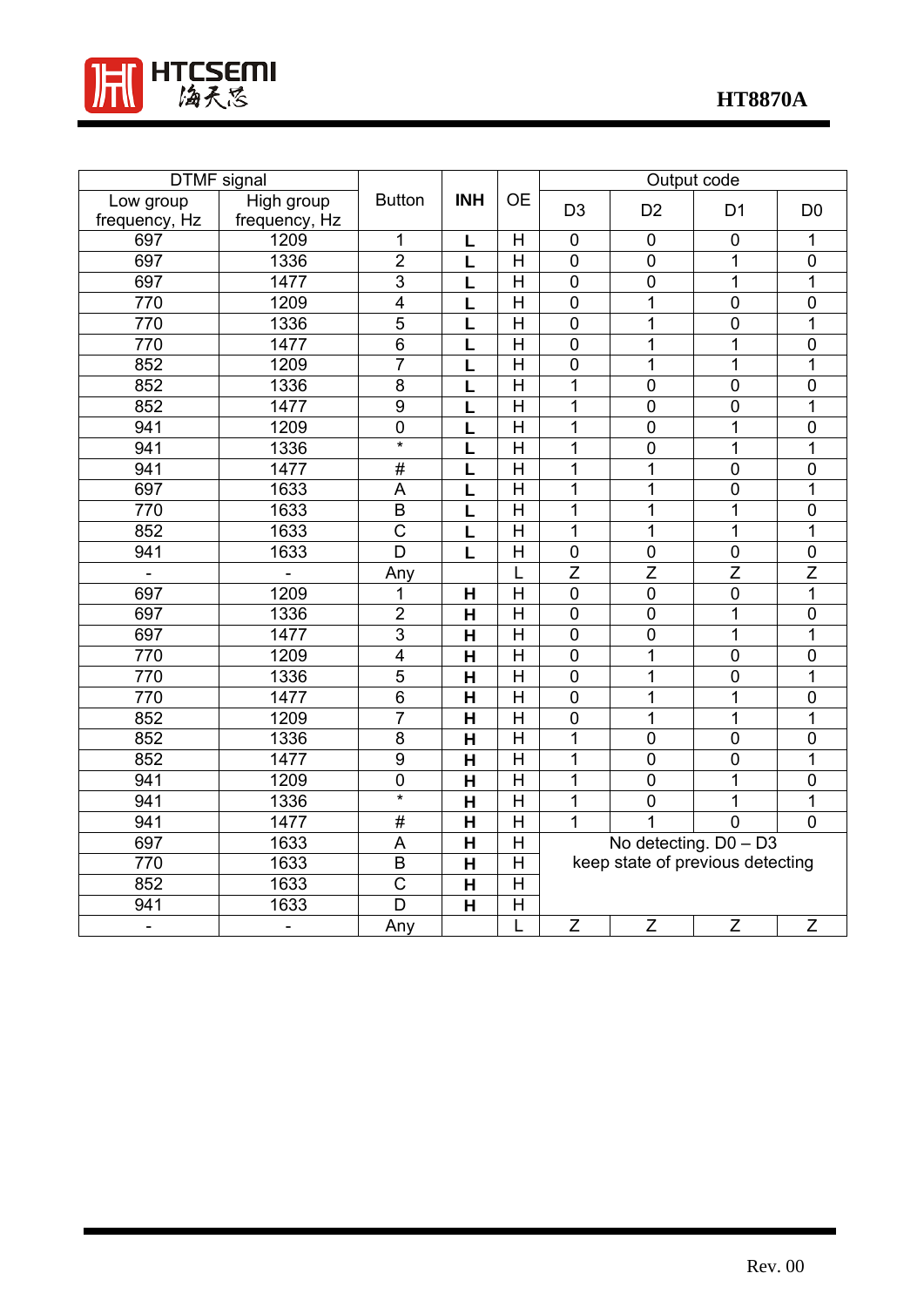



BQ1 – quartz resonator with frequency 3,579545 MHz C1, C4 – capacitors 0,1  $\mu$ F  $\pm$  10 % C2, C3 - capacitors 20 pF  $\pm$  5 % D1 – microcircuit G1 – supply voltage source  $5.0 V \pm 5 \%$ R1, R2 – resistors 100 k $\Omega \pm 5\%$ R3 – resistor 300 k $\Omega \pm 5\%$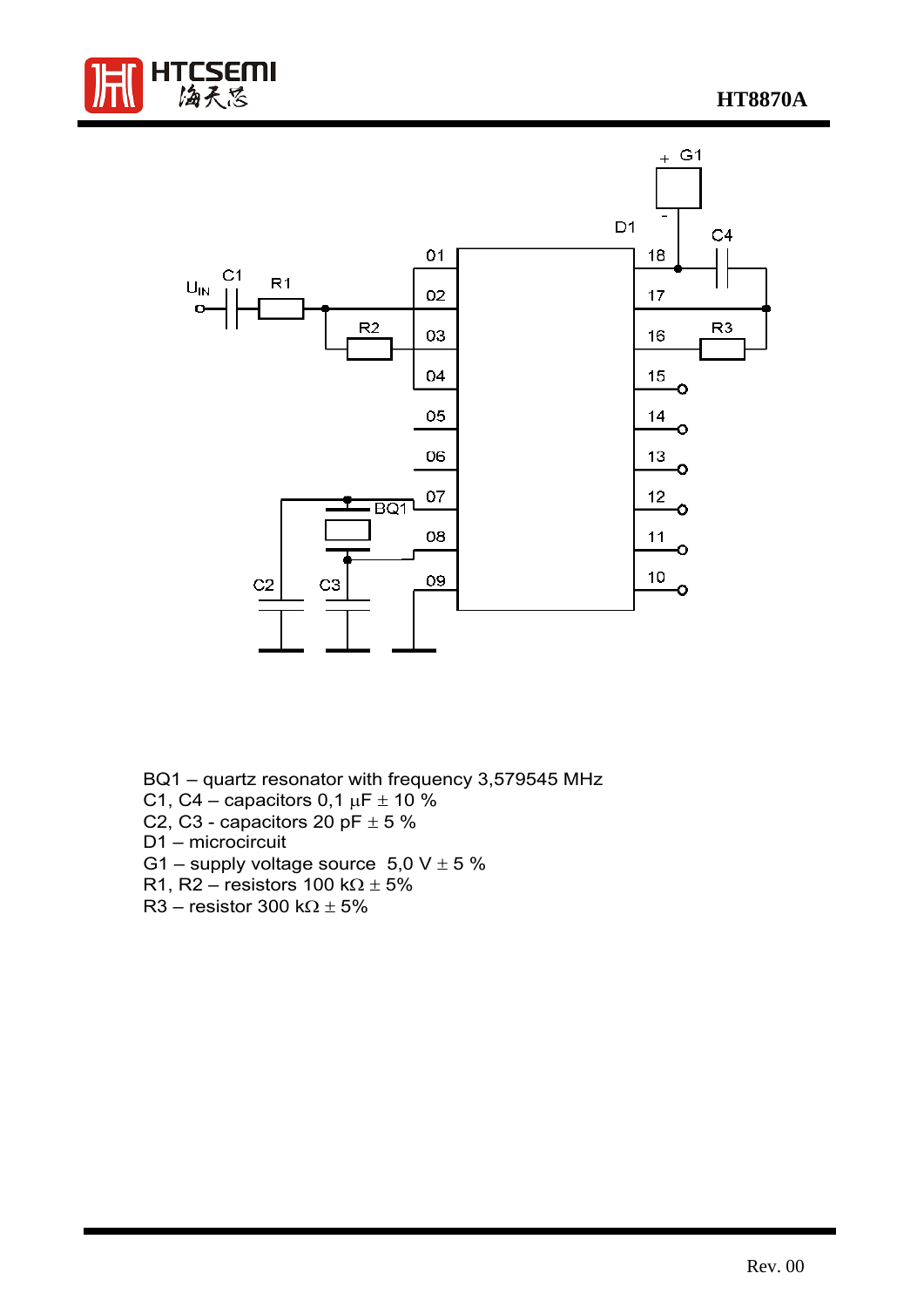

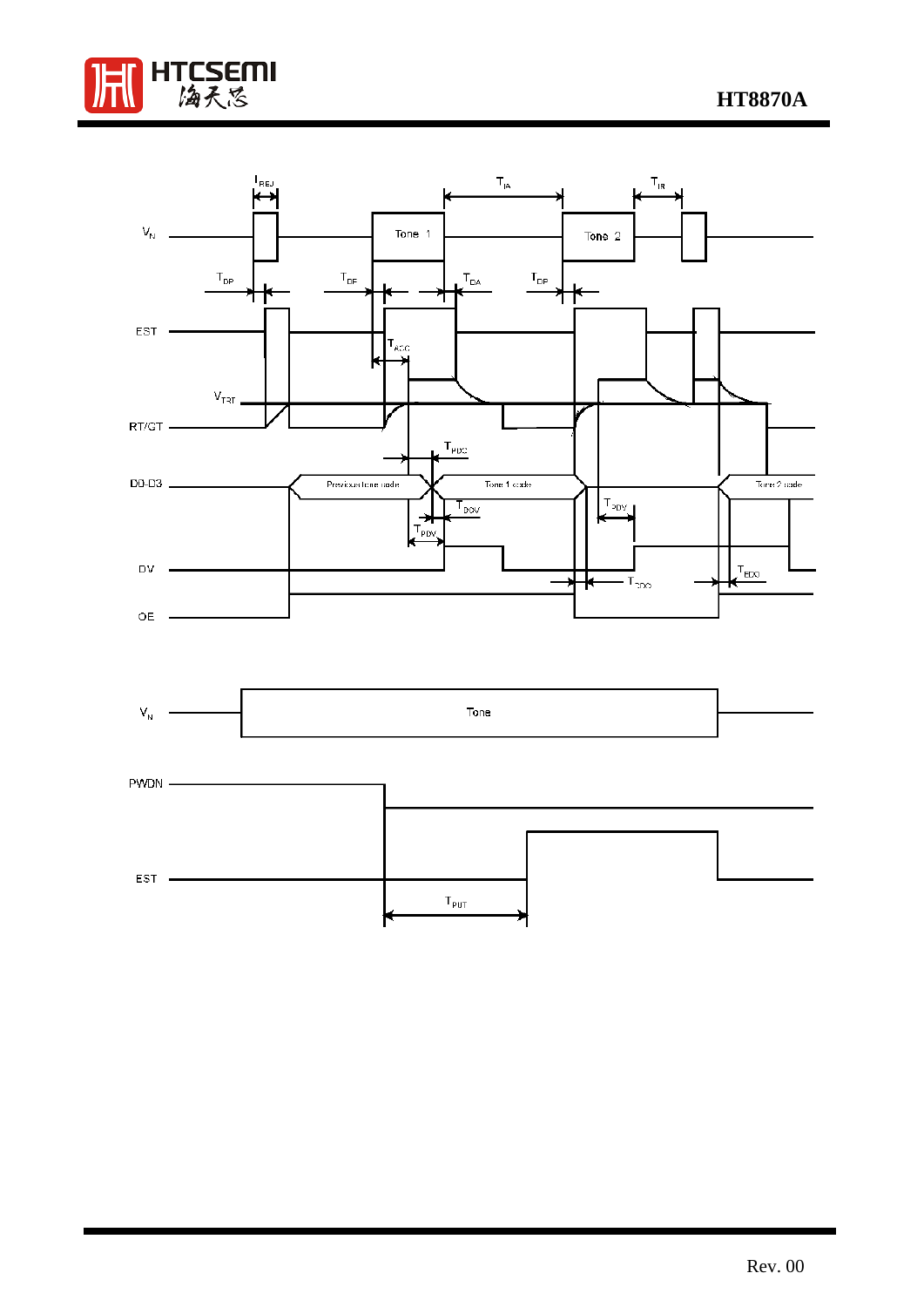

## **Package dimensions**

WSOP18